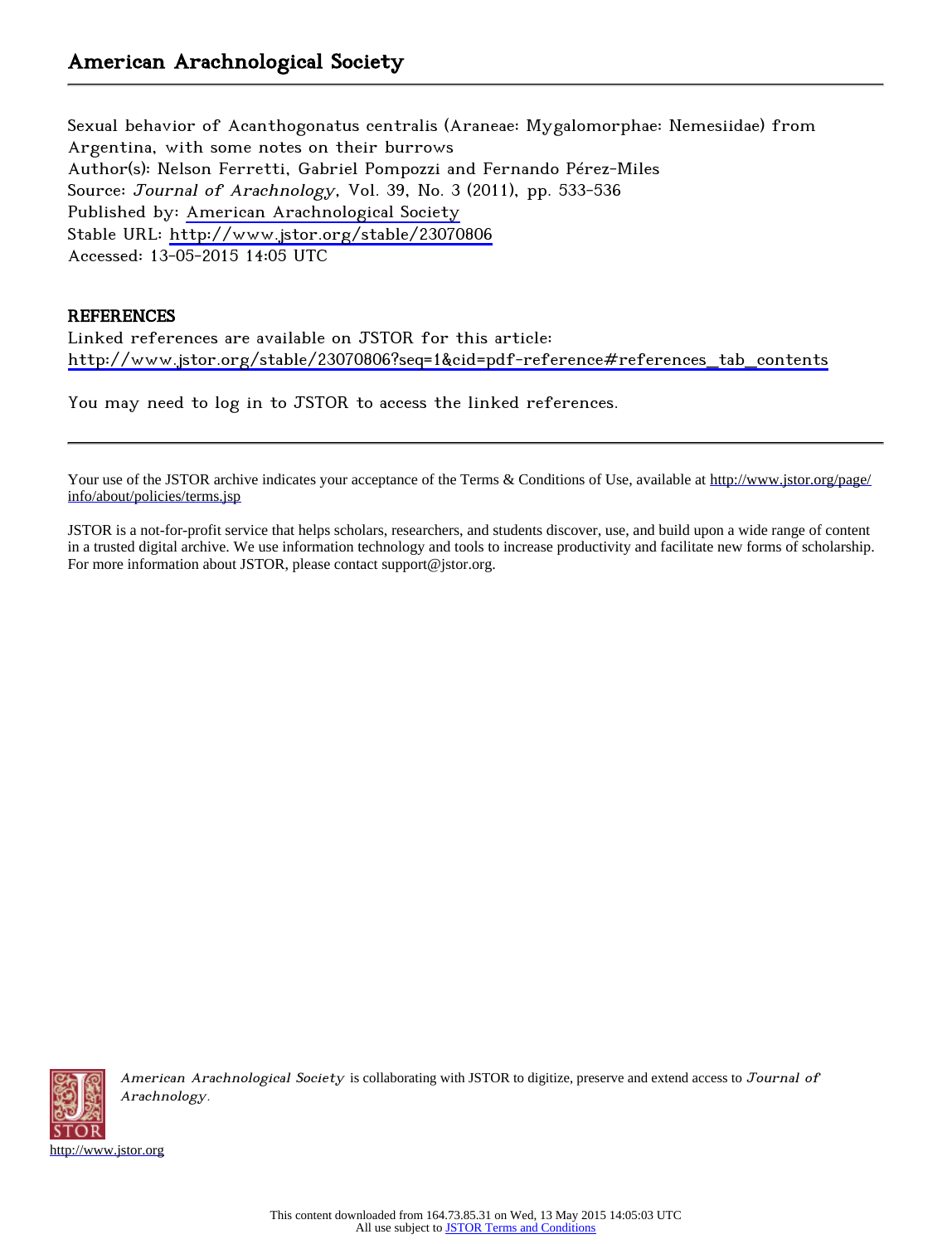### SHORT COMMUNICATION

## Sexual behavior of Acanthogonatus centralis (Araneae: Mygalomorphae: Nemesiidae) from Argentina, with some notes on their burrows

Nelson Ferretti<sup>1</sup>, Gabriel Pompozzi<sup>2</sup>, and Fernando Pérez-Miles<sup>3</sup>: <sup>1</sup>Centro de estudios parasitológicos y de vectores (CEPAVE) (CCT-CONICET-La Plata), Calle 2 N° 584, (1900) La Plata, Argentina. E-mail: nferretti@conicet.gov.ar; 2Universidad Nacional del Sur, Dpto. de Biologia, Bioquimica y Farmacia, San Juan 670, (8000) Bahia Blanca Argentina; 3Facultad de Ciencias, Section Entomologia, Igua 4225, 11400 Montevideo, Uruguay

Abstract. Acanthogonatus centralis Goloboff 1995 is a Neotropical nemesiid distributed in hilly zones of central Argentina. The biology of the Nemesiidae is almost unknown. We describe the courtship and mating of A. centralis based on eight observed matings (three males and five females). Male courtship involved scratching and beating the ground. These behaviors have not been observed in other mygalomorph spiders and are here described for the first time. After contacting female silk, males stretched the web. Males manipulated their pedipalps and spasmodically beat their legs over the female. The mating position was typical of mygalomorph spiders. Females remained active during copulation by making body jerks and struggling. The body jerks of females could be stimulating the male to renew palpal insertion. In addition to describing this spider family's mating behavior, we also include some notes on their shelters. The tunnel-webs observed in the field had no branches, only one entrance, and a short burrow. Adult males are capable of constructing tunnel-webs, but they are quite different from those of juveniles and females, lacking the short burrow.

Keywords: Neotropical, Argentinean mygalomorph, mating behavior, tunnel-webs

The family Nemesiidae has 41 genera and 342 described species, distributed worldwide (Platnick 2010). These spiders are found across the tropical and subtropical regions of South America, but their biology is almost unknown, with only notes available on a few species mainly distributed throughout Peru, Chile, Argentina, and Uruguay (Goloboff 1995). Most studies on mygalomorph mating behavior and reproductive biology have focused on the Theraphosidae (Shillington & Verrel 1997; Costa & Perez-Miles 2002; Ferretti & Ferrero 2008). In the Nemesiidae, we could find published behavioral and ecological studies for only three species of Acanthogonatus: A. tacuariensis (Pérez-Miles & Capocasale 1982) (Costa, as cited by Pérez-Miles & Capocasale 1982; Capocasale & Pérez-Miles 1990) from Uruguay; A. pissi (Simon 1889) (Calderón et al. 1979), and A. franckii Karsch 1880 (Pinto & Saiz 1997) from Chile and some aspects of the natural history of six European species of Nemesia (Decae 2005). Because of the lack in diversity of mygalomorph species studied, it is imperative to develop an understanding of their reproductive biology. Acantho gonatus centralis Goloboff 1995 is a mygalomorph spider commonly found in the hilly areas of central Argentina. However, no natural history data have been published about this species. These are medium-sized nemesiids, both males and females averaging 11.92  $\pm$ 1.26 SD mm ( $n = 10$ ) in total body length, excluding chelicerae and spinnerets. Our goal was to describe the sexual behavior of A. centralis, adding some notes about their burrows in the wild and their construction in the laboratory.

We collected five males and five females from the locality of Sierra de la Ventana (38°04'21.3"S, 62°03'02.6"W), Buenos Aires Province, Argentina, in 2007. Voucher specimens from this study were deposited in the collection of the Laboratorio de Zoologia de Invertebrados II, Universidad Nacional del Sur, Argentina. We maintained individuals in plastic Petri dishes, with soil as substratum and a patch of wet cotton wool. We used a 12 h light/dark cycle. The room temperature during breeding and experiments was  $26.7^{\circ} \pm 1.52^{\circ}$ C. The mating arenas, consisting of glass cylindrical containers (19 cm diameter and 10 cm high) with a layer of sand soil, were illuminated with fluorescent light. We made 25 male-female pairings of A. centralis in all possible combinations, but we considered only eight of these interactions to be successful examples of courtship behavior resulting in copulation. Males never initiated courtship in the other pairings, and spiders did not make contact. The individuals in a pair were never tested together more than once, and none was used in more than one test on a given day. Each spider was reused one day after the first experiment, but in different combinations. Individuals were randomly assigned to pairs. Encounters were directly observed, recorded with notes and videotaped. We tested the normality and homogeneity of variance of continuous variables using Kolgomorov Smirnov and Levene tests, respectively. We used the Spearman correlation coefficient (nonparametric test). Mean  $\pm$  SD values are presented. We performed all statistical analyses using SPSS version 14.0 for Windows (2005).

We recorded eight matings: one male mated twice and two males mated three times, while one female mated three times, another female mated twice, and three females mated one time ( $n = 3$  males, 5) females). When male A. centralis engaged in courtship and mated, a common pattern occurred (Fig. 1). In all successful matings males initiated courtship (latency of 59.18  $\pm$  43.3 s) by scratching very rapidly over the substrate surface with the first two pairs of legs. These movements consisted of the male extending his leg forward, touching the substrate, then moving the leg backward over the substrate, removing the soil from in front of the female's burrow and piling it at a distance. This behavior had a mean duration of 1.59  $\pm$ 0.69 s (range = 0.95-3.17) and a mean number of  $3.87 \pm 8.2$  scratches (per courtship),  $n = 8$ . The male then displayed vigorously, beating the substrate with the first two pairs of legs. These beats consisted of elevating a leg, extending it, and lowering it rapidly to hit the soil, the pattern involving each leg simultaneously. The mean number of beats per courtship was  $1.87 \pm 3.94$ ,  $n = 8$ . The scratching and beating behaviors with the first pair of legs were not observed in  $A$ . tacuariensis (Costa, as cited by Pérez-Miles & Capocasale 1982) and are described here for the first time for A. centralis. Scratching and beating behavior may serve as long-distance male-female communication.

When a male A. centralis made contact with the silk threads, he began to stretch the web with the claws of his first pair of legs using brusque, synchronous movements. During the course of this behavior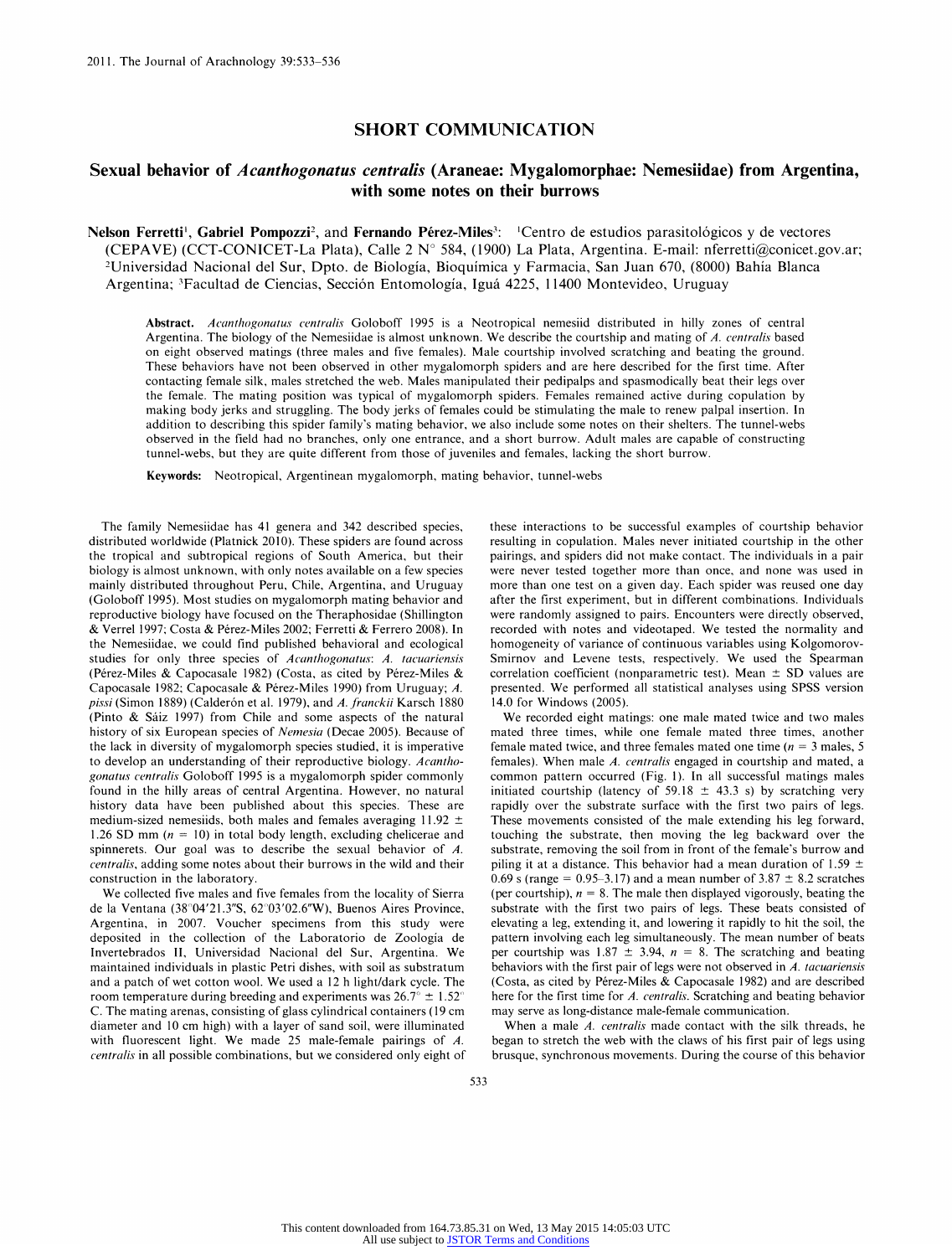

Figure 1.—Ethogram from the eight successful matings showing the courtship and mating pattern of Acanthogonatus centralis males. The size of the arrows is proportional to the number of times a behavior was observed.

the male slowly extended legs I downward to contact the web and then flexed them, reaching an angle of 45° between the femur and patella. The mean number of stretches per interaction was  $8.5 \pm 7.34$ ,  $n = 8$ . The stretching of the tunnel-web silk also was observed in A. tacuariensis (as cited by Pérez-Miles  $& Capocasale$  1982), and this signal could act in short-distance communication. The sequence Substrate Scratching - Silk Stretching is considered to be pre-contact courtship, with a duration of  $5.87 \pm 5.14$  min (range = 1.30– 15.16 min,  $n = 8$ ). The female emerged from the tunnel-web after 15.85  $\pm$  13.39 (n = 8) sequences of pre-contact behavior. When spiders made contact, the female elevated her body to an angle of almost 90° with the substrate, with her first pair of legs elevated and legs III and IV over the substrate. The male then spasmodically beat independently with its second (1.5  $\pm$  2.77 per courtship) and third pair of legs (4.5  $\pm$  7.17 per courtship), making contact with the female's body and legs. Spasmodic beats consisted of extending the leg and making vigorous backward and forward movements, reaching the legs of the female. Females were passive, but displayed open fangs. Costa (as cited by Pérez-Miles & Capocasale 1982) observed spasmodic beats with legs III in A. tacuariensis, but A. centralis also beat spasmodically with legs II. The main function of this behavior in Grammostola species, where males only make spasmodic beats with legs II, seems to be to relax the female fangs, since it is displayed during the clasping and unclasping of the females' fangs (Costa & Pérez-Miles 2002). This leg-beating behavior might also occur in other families of mygalomorphs, considering how few studies have focused on the sexual behavior of this group of spiders.

Subsequently, the male began palpal boxing (an alternating up and down movement of the palpi or pedipalps), contacting the female's sternum. Simultaneously, the male touched her with very gentle, fast movements, with his first pair of legs located between the female's pedipalps and chelicerae. The second pair of the male's legs touched her carapace between legs II and III. The very fast movements with

the male's legs I and II also were reported for  $A$ . tacuariensis (Costa, as cited by Pérez-Miles & Capocasale 1982) and could also be acting to keep the female in a passive condition. The mean duration of palpal boxing was 7.86  $\pm$  1.97 s (range = 1.4-24.05 s, n = 97). This behavior was reported for A. tacuariensis (Costa, as cited by Pérez-Miles & Capocasale 1982), but was displayed before contact with the female, whereas in A. centralis this behavior always occurred after contact with the female. Male A. centralis clasped the females' fangs with the tibial apophyses of legs I. During copulation, the male pushed the female back onto her hind legs and raised her, while still standing with the first pair of legs between the chelicerae and distal portion of the coxa of the pedipalps. The male's second pair of legs enveloped the female's carapace while he pulled her vigorously towards him, so his palpi could approach her genital opening (Fig. 2). Throughout some of the copulation attempts it was possible to see that the female's epigynum was distended, with the anterior and posterior genital lips of the epigastric furrow protruding and parted, resulting in a more exposed genital opening than usual. Only one case of such a protrusion was reported for T. karschi (Coyle 1985). For most matings, an angle of 90-100° existed between the male and female cephalothoraxes. The female's pedicel was flexed upward, reaching a cephalothorax-abdomen angle of 60-80°. From this position, the male inserted his embolus into the female's genital opening. The mating position that we observed in A. centralis was typical of mygalomorph spiders, with the male positioned in front of the female, but the angle observed was more acute than that found for A. tacuariensis (Costa, as cited by Pérez-Miles & Capocasale 1982) and many theraphosids (Jackson & Pollard 1990; Shillington & Verrel 1997; Costa & Pérez-Miles 2002; Ferretti & Ferrero 2008), resembling that described by Coyle 1986 and Coyle & O'Shields 1990 for Euagrus species and T. karschi. This position seems to result from the vigorous pulling on the female by the male with his second pair of legs. The mean number of insertions was  $4.75 \pm 3.65$  SD,  $n = 8$  (range = 2-13),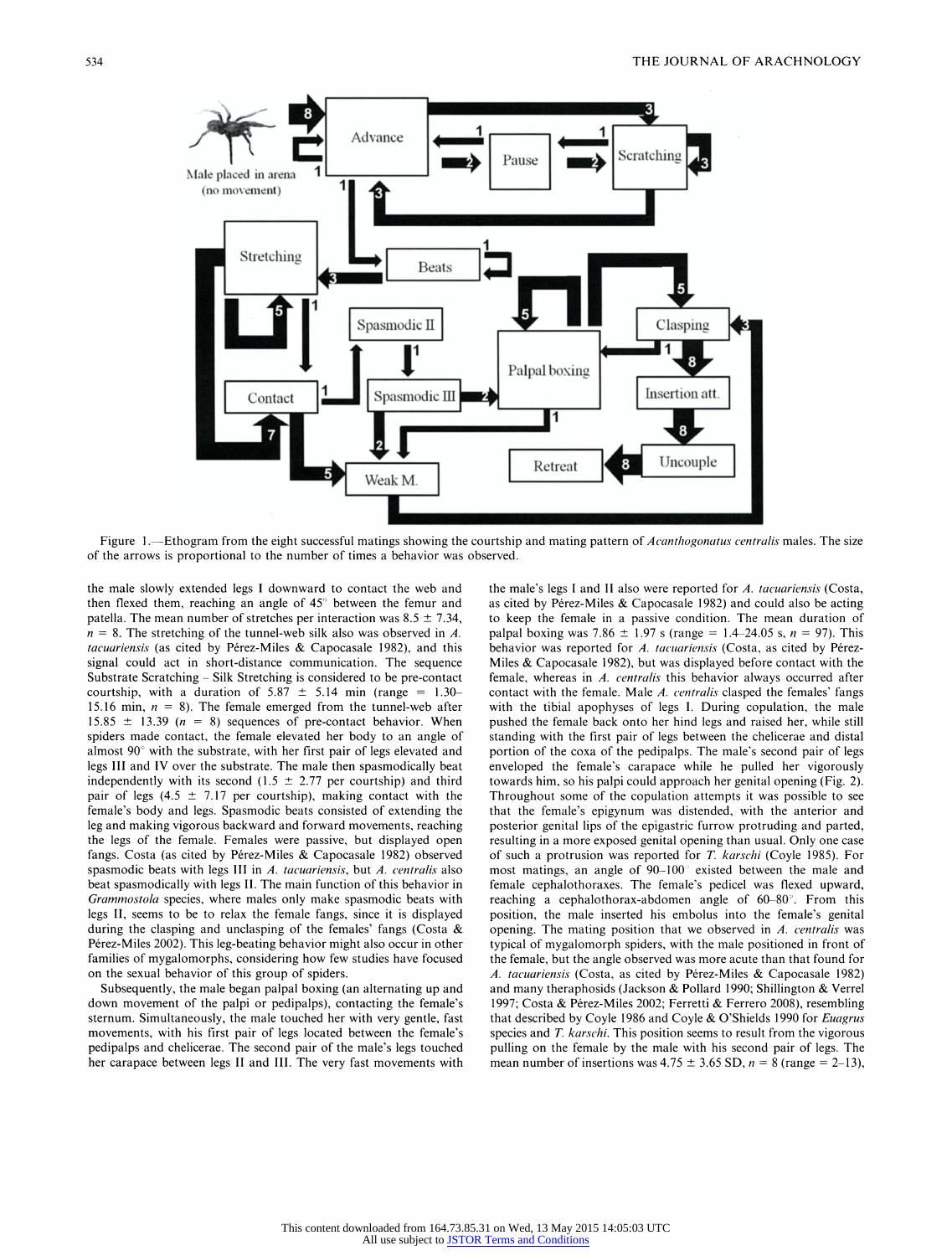

Figure 2.—Acanthogonatus centralis mating. Male clasping the female fangs with legs I, pulling with legs II, and inserting the embolus into the female genital opening. Photo by G. Pompozzi.

and the mean duration of each insertion was  $5.29 \pm 0.08$  SD s,  $n = 38$ , ranging from 3.33 to 7.85 s. In this phase we observed characteristic body jerks of females before the palpal insertions (4.75  $\pm$  1.70 SD body jerks per mating) made by the high amplitude twitching of all legs and palps. Moreover, the stretching of the male's posterior legs over the substrate resulted in a brusque and quick forward movement of the female body. Males never started the palpal insertions until females made body jerks. The time elapsed between the body jerks decreased with the increased number of this behavioral sequence. The mean duration of the last pre-insertion body jerk of females was 2.38  $\pm$  1.48 s,  $n = 8$ , while the mean latency of first body jerk of female to the first palpal insertion was  $38.29 \pm 29.22$  s,  $n = 8$ . We found no relation between the number of body jerks and the number of palpal insertions (Spearman correlation coefficient,  $r_s = 0.092, P = 0.838$ ) No significant correlation was found between the latency from the first female body jerk to the first male insertion and the number of insertions (Spearman correlation coefficient,  $r_s = 0.232, P = 0.658$ ) In addition, during palpal insertions the male performed repeated vigorous pulsing flexions with the active palpal bulb made by the flexion of the tibia and tarsus of the palp, pulling and twisting the female's abdomen from side to side towards him. The number of palpal insertions by  $A$ . centralis was variable and similar to that recorded for A. tacuariensis (Costa, as cited by Pérez-Miles & Capocasale 1982). Coyle & O'Shields (1990) observed that the vigorous male palpal movements during copulation subsequently twisted the abdomen of females. Moreover, Coyle (1985) observed that palpal movements by male Microhexura montivaga Crosby & Bishop 1925 were so vigorous that the female's abdomen was visibly jarred. Subsequently, we observed A. centralis females moving their fangs (83.3% of mating), raising and lowering them near the male's carapace, but no bite was registered. The mean duration of copulation was 2.25  $\pm$  1.08 min,  $n = 8$ . Afterwards, the male unclasped himself from the female, again made spasmodic beats with legs II, started to walk backwards, and then ran forward very quickly in order to escape from the female.

The female role during mating in A. centralis was remarkably active, including periods of struggling and body jerks. Females of Thelechoris karschi Bösenberg & Lenz 1895 (Dipluridae) occasionally manifest quivering of legs and pedipalps during copulation (Coyle & O'Shields 1990). However, females of the family Theraphosidae usually stay immobile during copulation (Shillington & Verrel 1997; Costa & Pérez-Miles 2002; Bertani et al. 2008; Ferretti & Ferrero 2008); however, struggling behavior was reported for  $M$ . montivaga and was related to brief couplings and a low number of insertions (Coyle 1985). Males clearly increased the palpal boxing at low latencies (ca. 2 s) between the body jerks of females. Moreover, these body jerks from females may act as a stimulus to start male palpal insertions. In the Lycosidae, Allocosa brasiliensis (Petrunkevitch 1910) females made body jerks immediately before each insertion, which could serve as a similar positive signal by females for a new male palpal insertion (A. Peretti pers. comm.).

Male Acanthogonatus centralis performed intense courtship both away from and near the tunnel-webs of females, until females left their shelters and copulation took place outside the tunnel-webs. In nature, we always found these mygalomorph spiders under stones in hilly zones where they constructed their tunnel-web shelters. No individuals were observed constructing tunnel-webs in the accumu lated earth between stones. Usually, the nemesiids of the genus Acanthogonatus live under or between stones and logs, where they construct their tunnel-webs (Capocasale & Pérez-Miles 1990; Pinto & Sáiz 1997). In general, the tunnel-webs of A.centralis are similar to those of A. tacuariensis (Capocasale & Pérez-Miles 1990) and A. pissii (Calderón et al. 1979), but those of A. centralis had no branches and only one entrance. These tunnel-webs were horizontal and often were connected to a short burrow. Generally the silk tube occupied the first part of the tunnel-web, with the exception of males, in whose burrows the silk tube was placed at the end of the tunnel-web. We observed only one entrance to the tunnel-webs, and none had branches. Females ( $n = 4$ ) and juveniles constructed burrows behind silk tubes, and juvenile shelters ( $n = 3$ ) appeared more sinuous. The entrance of the tunnel-webs was between 1-1.7 cm in diameter, the silk tubes measured 4-9 cm, and the burrows were 3-7 cm deep. The ability of these spiders to construct a tunnel-web is considered a plesiomorphy and could be a generic level character (Capocasale & Pérez-Miles